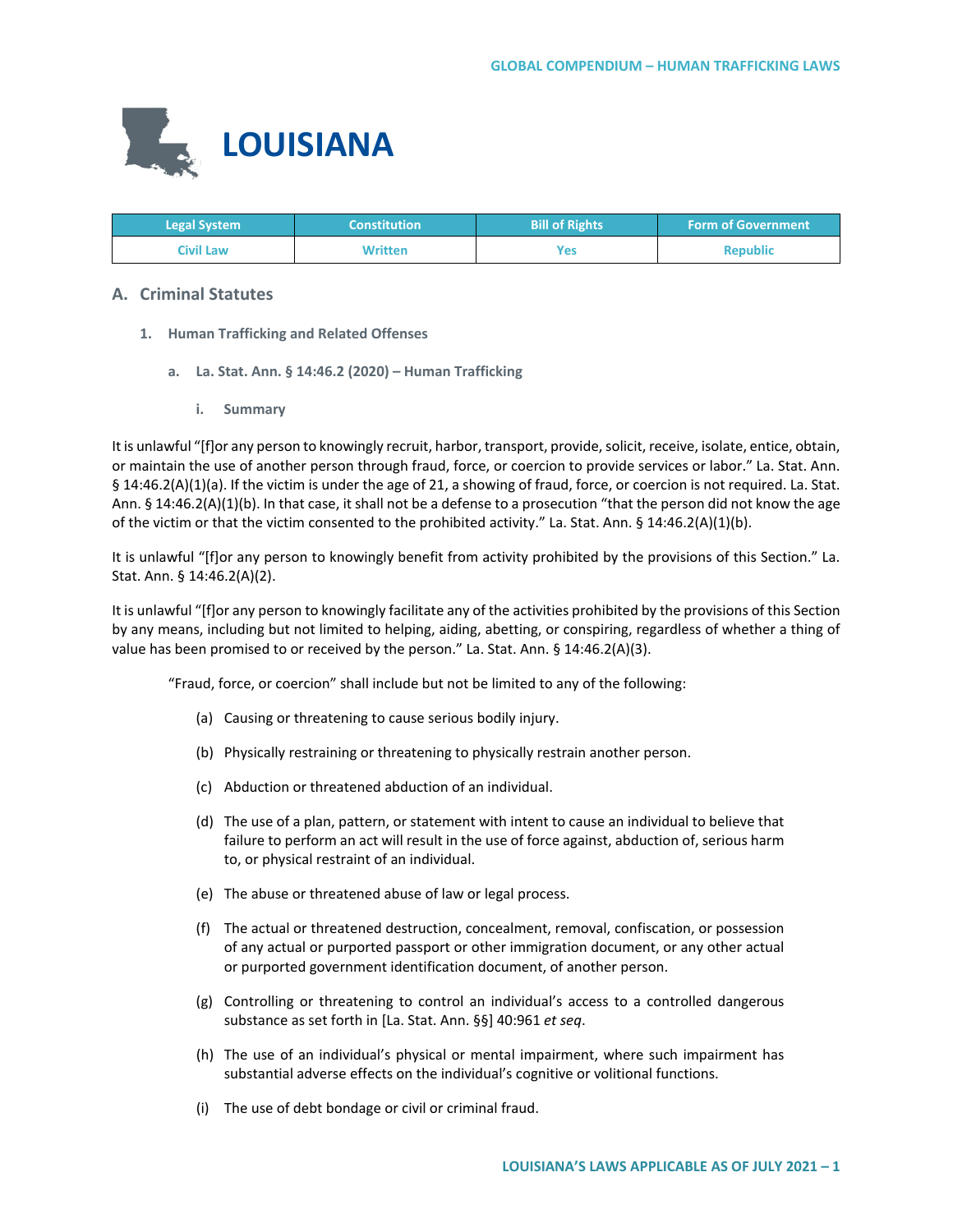(j) Extortion as defined in [La. Stat. Ann. §] 14:66.

La. Stat. Ann. § 14:46.2(C)(3).

"'Labor or services' means activity having an economic value." La. Stat. Ann. § 14:46.2(C)(4).

"Debt bondage" means inducing an individual to provide any of the following:

- (a) Commercial sexual activity in payment toward or satisfaction of a real or purported debt.
- (b) Labor or services in payment toward or satisfaction of a real or purported debt if either of the following occur:
	- (i) The reasonable value of the labor or services provided is not applied toward the liquidation of the debt.
	- (ii) The length of the labor or services is not limited and the nature of the labor or services is not defined.

La. Stat. Ann. § 14:46.2(C)(2).

"It shall not be a defense to prosecution for a violation of this Section that the person being recruited, harbored, transported, provided, solicited, received, isolated, enticed, obtained, or maintained is actually a law enforcement officer or peace officer acting within the official scope of his duties." La. Stat. Ann. § 14:46.2(D).

**ii. Sentencing**

"Except as provided in Paragraphs (2) and (3) of this Subsection, whoever commits the crime of human trafficking shall be fined not more than [USD 10,000] and shall be imprisoned at hard labor for not more than ten years." La. Stat. Ann. § 14:46.2(B)(1).

"Whoever commits the crime of human trafficking when the services include commercial sexual activity or any sexual conduct constituting a crime under the laws of this state shall be fined not more than [USD 15,000] and shall be imprisoned at hard labor for not more than twenty years." La. Stat. Ann. § 14:46.2(B)(2)(a).

"'Commercial sexual activity' means any sexual act performed or conducted when anything of value has been given, promised, or received by any person." La. Stat. Ann. § 14:46.2(C)(1).

If the services include commercial sexual activity and the victim is under the age of 21, the offender shall be fined not more than USD 50,000, imprisoned at hard labor for 15 years to 50 years, or both. La. Stat. Ann. § 14:46.2(B)(2)(b).

In addition, a person convicted of human trafficking "shall be ordered to pay mandatory restitution to the victim …." La. Stat. Ann. § 15:539.3(A).

Restitution under this Section shall include any of the following:

- (1) Costs of medical and psychological treatment.
- (2) Costs of necessary transportation and temporary housing.
- (3) The greater of the value of the victim's labor as guaranteed under the minimum wage and overtime provisions of the federal Fair Labor Standards Act or the gross income or value to the defendant of the victim's labor or services engaged in by the victim while in the human trafficking situation. In the case of sex trafficking, the victim shall be entitled to restitution for the income he would have earned, had he not been victimized, as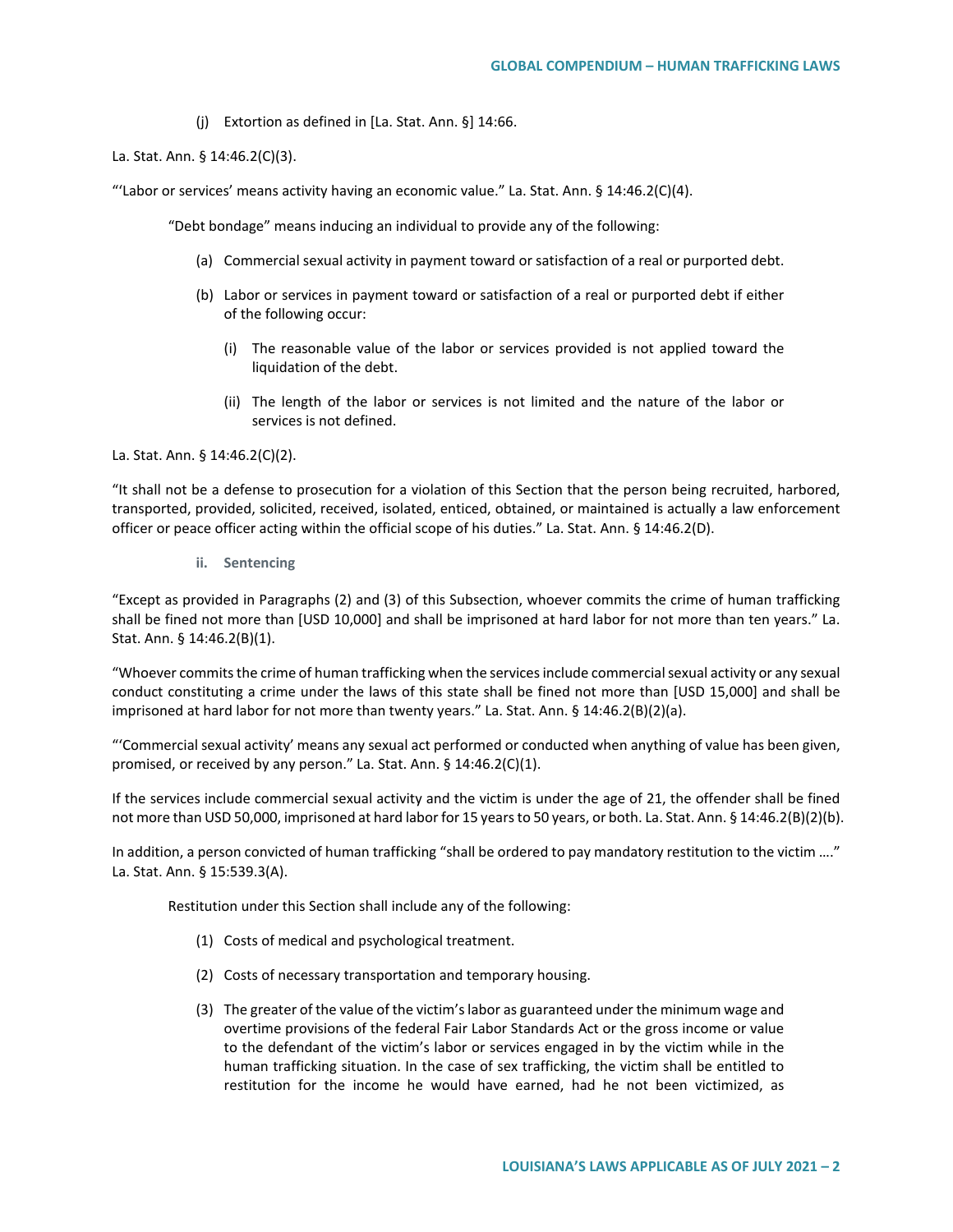guaranteed under the minimum wage and overtime provisions of the federal Fair Labor Standards Act.

- (4) Return of property, cost of damage to property, or full value of property if destroyed or damaged beyond repair.
- (5) Expenses incurred by the victim and any household members or other family members in relocating away from the defendant or the defendant's associates, including but not limited to deposits for utilities and telephone service, deposits for rental housing, temporary lodging and food expenses, clothing, and personal items. Expenses incurred pursuant to this Section shall be verified by law enforcement to be necessary for the personal safety of the victim or household or family members, or by a mental health treatment provider to be necessary for the emotional well-being of the victim.

La. Stat. Ann. § 15:539.3(A).

"For purposes of this Section, the return of the victim to the victim's home country or other absence of the victim from the jurisdiction shall not prevent the victim from receiving restitution." La. Stat. Ann. § 15:539.3(B).

**iii. Statute of Limitations**

The statute of limitations for the crime of human trafficking in violation of La. Stat. Ann. § 14:46.2(B)(2) or (3) is 30 years when the victim is under 17 years old at the time of the offense. "The thirty-year period begins to run when the victim attains the age of eighteen." La. Code Crim. Proc. art. 571.1.

Otherwise, for felonies like human trafficking punishable by hard labor, the statute of limitations for a prosecution to begin is six years. La. Code Crim. Proc. art. 572.

- **b. La. Stat. Ann. § 14:46.3 (2020) – Trafficking of Children for Sexual Purposes**
	- **i. Summary**

It is unlawful:

- (1) For any person to knowingly recruit, harbor, transport, provide, sell, purchase, receive, isolate, entice, obtain, or maintain the use of a person under the age of eighteen years for the purpose of engaging in commercial sexual activity.
- (2) For any person to knowingly benefit from activity prohibited by the provisions of this Section.
- (3) For any parent, legal guardian, or person having custody of a person under the age of eighteen years to knowingly permit or consent to such minor entering into any activity prohibited by the provisions of this Section.
- (4) For any person to knowingly facilitate any of the activities prohibited by the provisions of this Section by any means, including but not limited to helping, aiding, abetting, or conspiring, regardless of whether a thing of value has been promised to or received by the person.
- (5) For any person to knowingly advertise any of the activities prohibited by this Section.
- (6) For any person to knowingly sell or offer to sell travel services that include or facilitate any of the activities prohibited by this Section.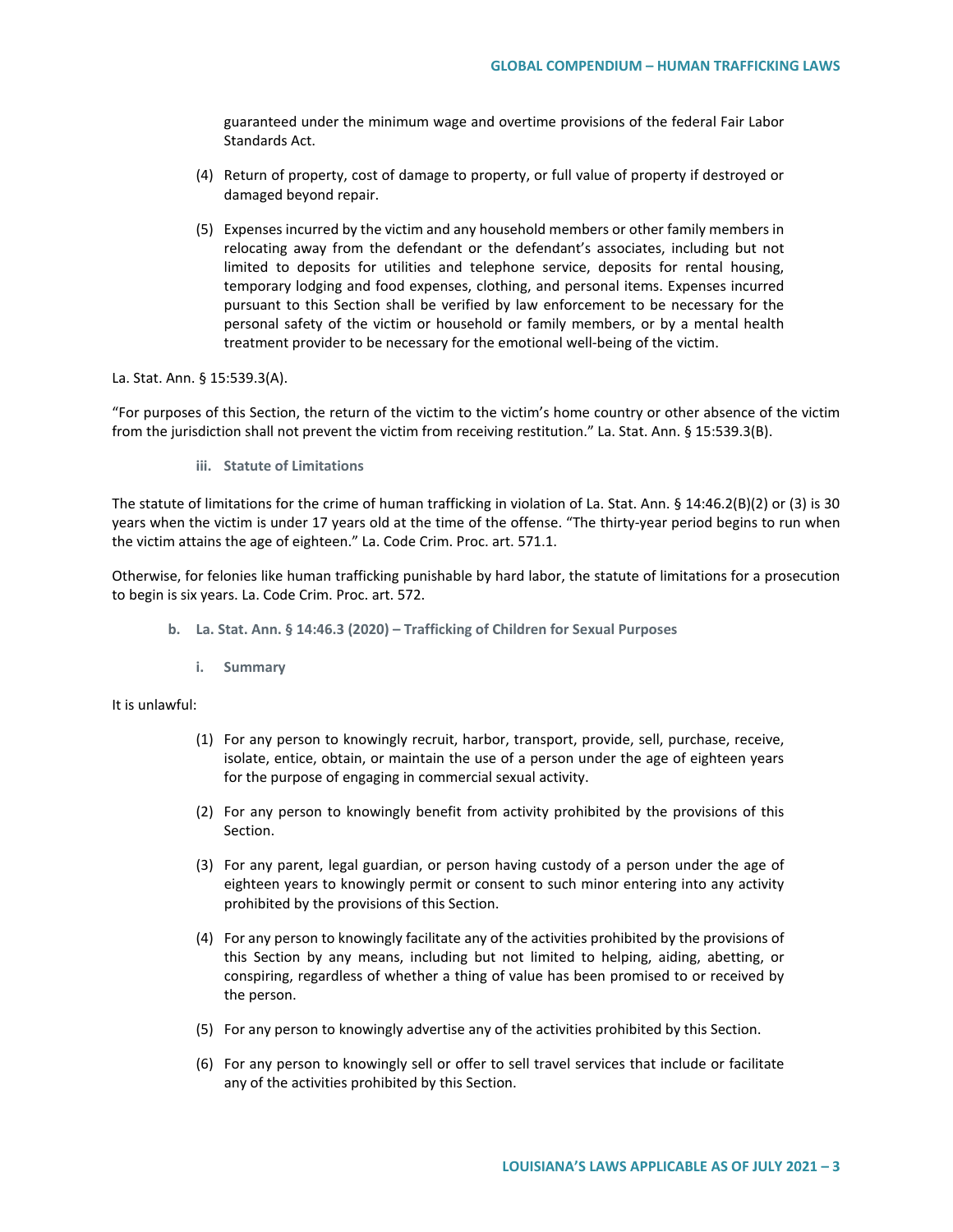#### La. Stat. Ann. § 14:46.3(A).

Neither the consent of the minor nor the defendant's lack of knowledge of the victim's age is a defense to a prosecution of trafficking children for sexual purposes. La. Stat. Ann. § 14:46.3(C).

**ii. Sentencing**

The penalty for a violation of La. Stat. Ann. § 14:46.3 varies depending on the particular conduct at issue, prior convictions, and the age of the victim.

- (1) (a) Whoever violates the provisions of Paragraph  $(A)(1)$ ,  $(2)$ ,  $(4)$ ,  $(5)$ , or  $(6)$  of [La. Stat. Ann. § 14:46.3] shall be fined not more than [USD 50,000], imprisoned at hard labor for not less than fifteen, nor more than fifty years, or both.
	- (b) Whoever violates the provisions of Paragraph (A)(1), (2), (4), (5), or (6) of [La. Stat. Ann. § 14:46.3] when the victim is under the age of fourteen years shall be fined not more than [USD 75,000] and imprisoned at hard labor for not less than twenty-five years nor more than fifty years. At least twenty-five years of the sentence imposed shall be served without benefit of probation, parole, or suspension of sentence.
	- (c) Any person who violates the provisions of Paragraph  $(A)(1)$ ,  $(2)$ ,  $(4)$ ,  $(5)$ , or  $(6)$  of [La. Stat. Ann. § 14:46.3], who was previously convicted of a sex offense as defined in [La. Stat. Ann. §] 15:541 when the victim of the sex offense was under the age of eighteen years, shall be fined not more than [USD 100,000] and shall be imprisoned at hard labor for not less than fifty years or for life. At least fifty years of the sentence imposed shall be served without benefit of parole, probation, or suspension of sentence.
- (2) Whoever violates the provisions of Paragraph (A)(3) of [La. Stat. Ann. § 14:46.3] shall be required to serve at least five years of the sentence provided for in Subparagraph (D)(1)(a) of [La. Stat. Ann. § 14:46.3] without benefit of probation, parole, or suspension of sentence. Whoever violates the provisions of Paragraph (A)(3) when the victim is under the age of fourteen years shall be required to serve at least ten years of the sentence provided for in Subparagraph (D)(1)(b) of [La. Stat. Ann. § 14:46.3] without benefit of probation, parole, or suspension of sentence.

La. Stat. Ann. § 14:46.3(D).

In addition, a person convicted of trafficking of children for sexual purposes "shall be ordered to pay mandatory restitution to the victim …." La. Stat. Ann. § 15:539.3(A).

**iii. Statute of Limitations**

The statute of limitations for the crime of trafficking of children for sexual purposes in violation of La. Stat. Ann. § 14:46.3 is 30 years when the victim is under 17 years old at the time of the offense. "The thirty-year period begins to run when the victim attains the age of eighteen." La. Code Crim. Proc. art. 571.1.

Otherwise, for felonies like trafficking punishable by hard labor, the statute of limitations for a prosecution to begin is six years. La. Code Crim. Proc. art. 572.

**c. La. Stat. Ann. § 14:46.3(E) (2020) – Immunity From Prosecution for Child Victims**

No victim of trafficking under La. Stat. Ann. § 14:46.3 (trafficking of children for sexual purposes) "shall be prosecuted for unlawful acts committed as a direct result of being trafficked." La. Stat. Ann. § 14:46.3(E).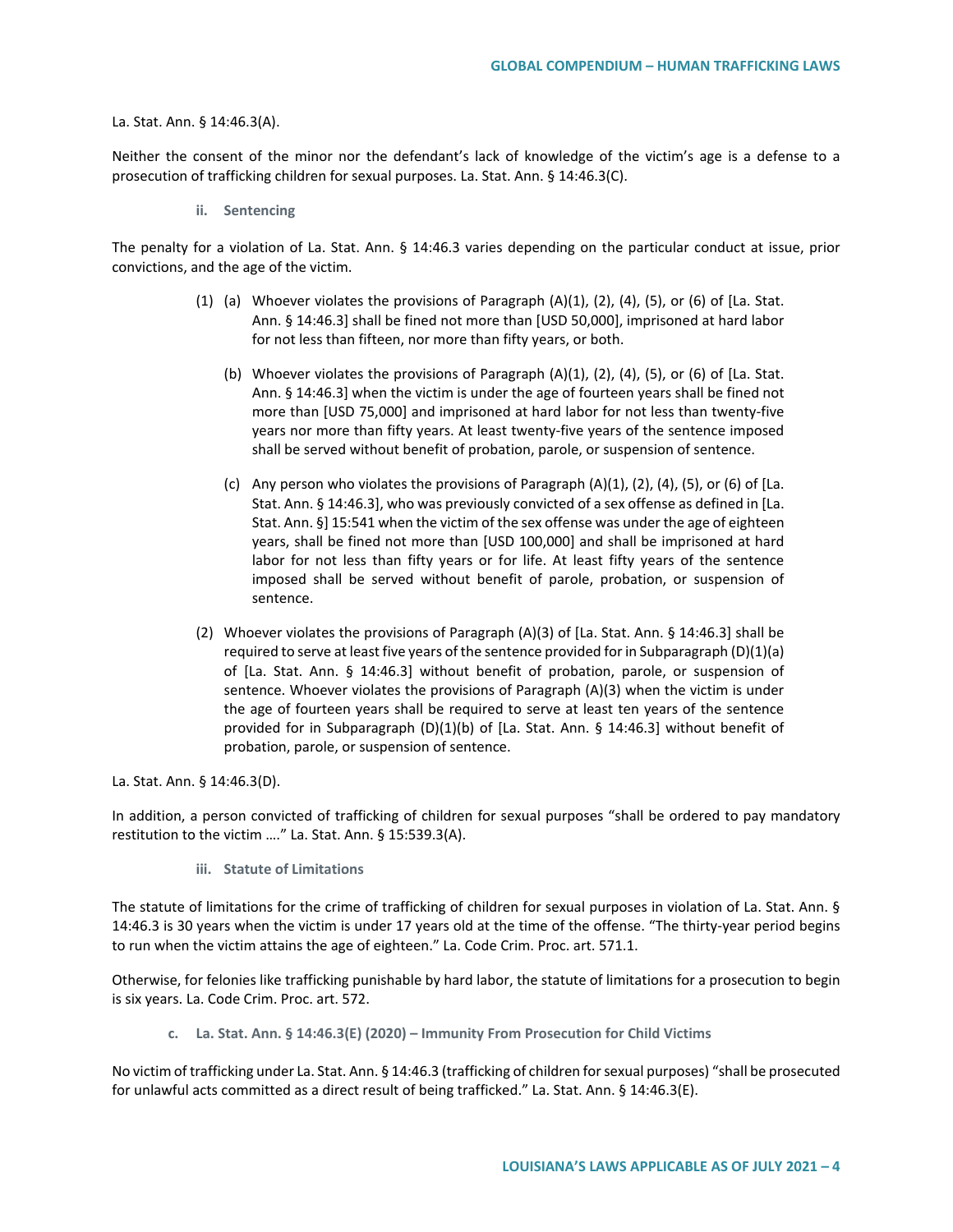**d. La. Child. Code Ann. art. 804 (2018) – Delinquency** 

A "delinquent act" under Louisiana's Children's Code does not include a violation of La. Stat. Ann. §§ 14:82 (prostitution), 83.3 (prostitution by massage), 83.4 (massage; sexual conduct prohibited), 89 (crime against nature), or 89.2 (crime against nature by solicitation) "for a child who, during the time of the alleged commission of the offense, was a victim of trafficking of children for sexual purposes pursuant to [La. Stat. Ann. § 14:46.3(E)]." La. Child. Code Ann. art. 804(3).

**e. La. Stat. Ann. § 14:46.2(F) (2020) – Affirmative Defense**

A victim of trafficking involving services that include commercial sexual activity or any sexual contact which constitutes a crime pursuant to the laws of this state shall have an affirmative defense to prosecution for any of the following offenses which were committed as a direct result of being trafficked:

- (a) [La. Stat. Ann. §] 14:82 (Prostitution).
- (b) [La. Stat. Ann. §] 14:83.3 (Prostitution by massage).
- (c) [La. Stat. Ann. §] 14:83.4 (Massage; sexual conduct prohibited).
- (d) [La. Stat. Ann. §] 14:89 (Crime against nature).
- (e) [La. Stat. Ann. §] 14:89.2 (Crime against nature by solicitation).

La. Stat. Ann. § 14:46.2(F)(1) "Any person seeking to raise this affirmative defense shall provide written notice to the state at least forty-five days prior to trial or at an earlier time as otherwise required by the court." La. Stat. Ann. § 14:46.2(F)(2).

**f. La. Stat. Ann. § 15:539.1 (2017) – Forfeiture** 

The proceeds of the public sale or public auction shall pay the costs of the public sale or public auction, court costs, and fees related to the seizure and storage of the personal property and shall then be applied to any restitution granted to the victim. Any proceeds remaining shall be distributed by the district attorney in the following manner:

- (1) Sixty percent to the seizing agency or agencies in an equitable manner.
- (2) Twenty percent to the prosecuting agency.
- (3) Twenty percent to the criminal court fund of the parish in which the offender was prosecuted.

La. Stat. Ann. § 15:539.1(E).

**g. La. Stat. Ann. § 46:1844 (2018) – Confidentiality of Trafficking Victims** 

For crime victims who are minors, "victims of sex offenses or human trafficking-related offenses, … all public officials and officers and public agencies …shall not publicly disclose the name, address, contact information, or identity of [such] crime victims … except when the crime resulted in the death of the victim." La. Stat. Ann. § 46:1844(W)(1)(a). These same restrictions apply to an attorney for any party subject to a possible filing under seal if certain conditions are met. La. Stat. Ann. § 46:1844(W)(1)(b).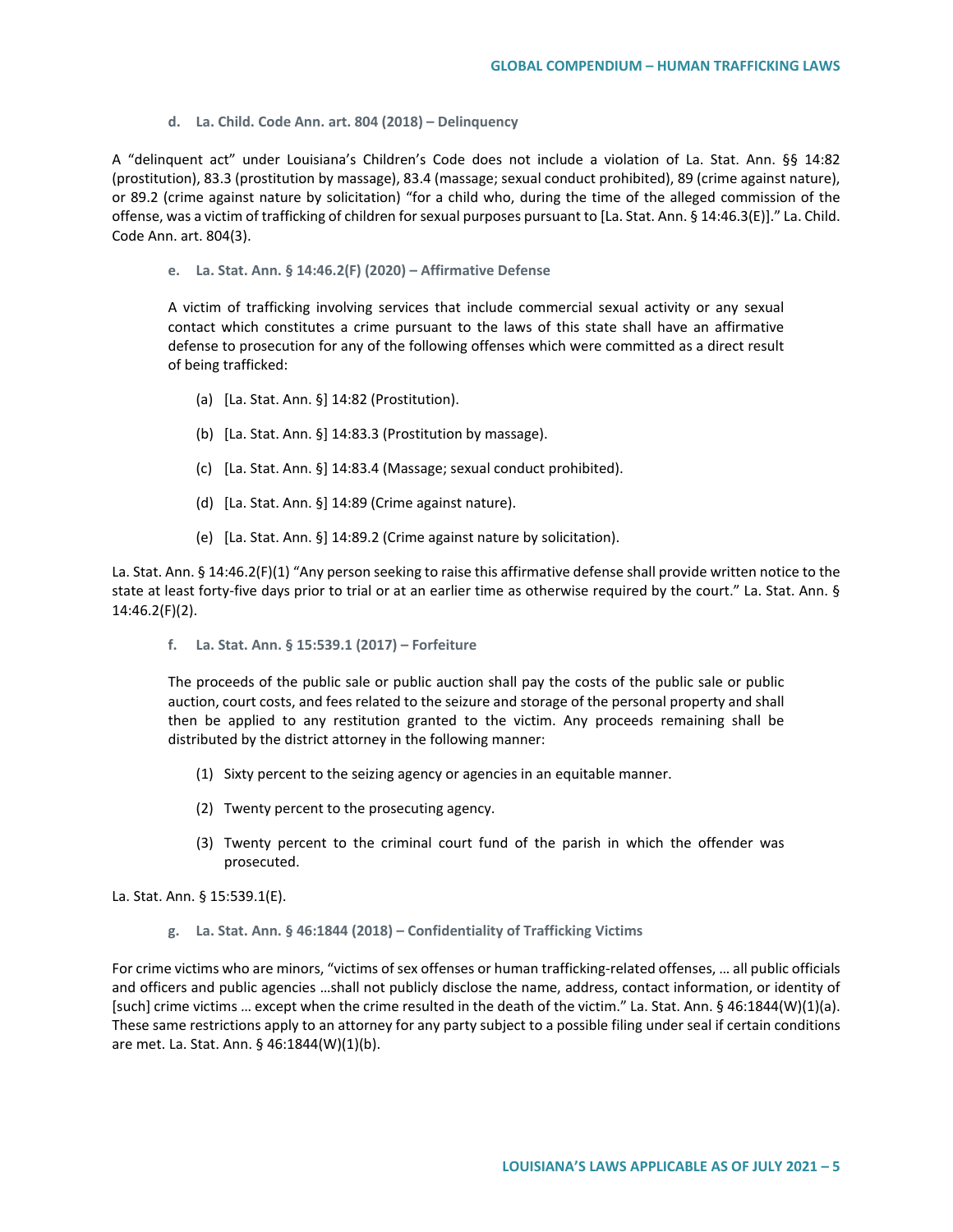**h. La. Child. Code Ann. art. 923 (2017) – Expungement** 

A person may file a motion to expunge an adjudication of delinquency involving prostitution:

(A) … when the child's participation in the offense was a result of having been a victim of human trafficking under [La. Stat. Ann. §] 14:46.2 or a victim of a severe form of trafficking under the federal Trafficking Victims Protection Act (22 U.S.C. 7101 *et seq.*).

\*\*\*

(D) The court shall grant the motion if the court finds by a preponderance of the evidence that the violation was a result of the child having been a victim of human trafficking.

(E) If the motion is granted, the court shall order the expungement and sealing of the record and report of the juvenile proceedings including all records and files related to the child's arrest, citation, investigation, charge, delinquency proceedings, adjudication, and probation for the offense.

La. Child. Code Ann. art. 923(A), (D), and (E).

**i. La. Code Crim. Proc. Ann. art. 855.1 (2014) – New Trial Motion for Conviction Based on Acts Committed as a Direct Result of Being A Victim of Trafficking**

A person convicted of prostitution and other crimes before August 2014 may file a motion for a new trial upon a

showing that the defendant was convicted of the offense which was committed as a direct result of being a victim of human trafficking or trafficking of children for sexual purposes, or a victim of an offense which would constitute human trafficking or trafficking of children for sexual purposes regardless of the date of conviction.

La. Code Crim. Proc. Ann. art. 855.1.

**j. La. Code Crim. Proc. Ann. art. 732.2 (2021) – Subpoena Duces Tecum Available for Sex Trafficking Investigations**

The Louisiana Criminal Procedure Code permits the use of administrative subpoenas for the production of information when investigating sex offenses involving human trafficking.

**k. La. Rev. Stat. Ann. § 15:1352 (2018) – Racketeering Act**

Louisiana's racketeering statute includes human trafficking and trafficking of children for sexual purposes as predicate acts. La. Rev. Stat. Ann. § 15:1352(A).

**2. Online Child Sexual Exploitation and Child Pornography Offenses**

La. Stat. Ann. § 14:81.1 – Pornography Involving Juveniles

La. Stat. Ann. § 14:81.1.1 – Sexting

La. Stat. Ann. § 14:81.3 – Computer-Aided Solicitation of a Minor

La. Stat. Ann. § 14:81.5 – Unlawful Possession of Videotape of Protected Persons Under La. Stat. Ann. §§ 15:440.1 *et seq*.

La. Stat. Ann. § 14:91.11 – Sale, Exhibition, or Distribution of Material Harmful to Minors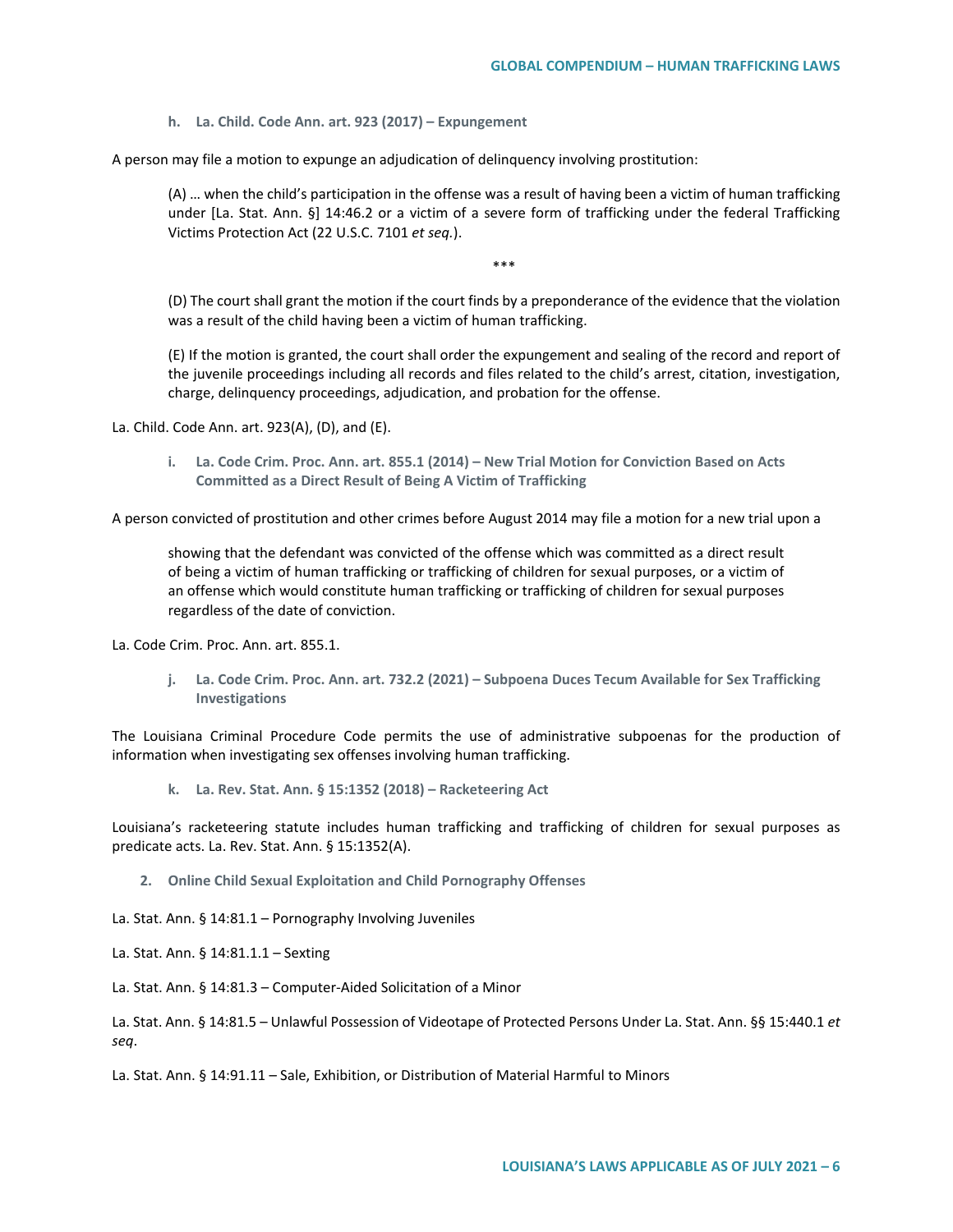#### **3. La. Stat. Ann. §§ 15:541** *et seq.* **(2016) – Sex Offender Registry**

Sex offenders include people convicted of human trafficking and trafficking of children for sexual purposes. La. Stat. Ann. § 15:541. Sex offenders are required to register according to the requirements of La. Stat. Ann. §§ 15:542 *et seq*.

## **B. Civil Liability Statutes**

- **1. La. Stat. Ann. § 46:2163 (2013) – Civil Lawsuits**
	- **a. Summary**

An individual who is a victim of human trafficking may bring a civil lawsuit in district court. La. Stat. Ann. § 46:2163.

**b. Damages and Other Relief**

A court may award injunctive relief, and a victim may "recover actual damages, compensatory damages, punitive damages, and any other appropriate relief. A prevailing plaintiff shall also be awarded court costs and attorney's fees. Treble damages shall be awarded on proof of actual damages where the defendant's actions were willful and malicious." La. Stat. Ann. § 46:2163.

### **c. Statute of Limitations**

Louisiana's general statute of limitations for civil lawsuits provides that "[u]nless otherwise provided by legislation, a personal [lawsuit] is subject to a liberative prescription of ten years." La. Civ. Code Ann. art. 3499.

# **C. Additional Statutes Specific to Human Trafficking**

**1. La. Stat. Ann. § 23:632 (2014) – Unpaid Wages**

An employee may bring a civil lawsuit against an employer for unpaid wages. If the court determines that the employer did not act in good faith, the employer may be subject to additional penalties. A successful employee may also recover reasonable attorney's fees. La. Stat. Ann. § 23:632. Employers that fail to pay wages to employees engaged in certain industries may also face civil fines and imprisonment. La. Stat. Ann. § 23:633.

**2. La. Stat. Ann. § 15:587.8 (2019) – Access to Criminal History System for Victims of Human Trafficking**

[A] licensed attorney who is counsel of record in a case involving a victim of … human trafficking … shall be allowed to access state criminal history records on a certain individual who is a party or a witness in the civil cases in which the attorney is counsel of record.

La. Stat. Ann. § 15:587.8(A).

**3. La. Stat. Ann. § 14:46.3 (2020) – Specialized Services for Child Trafficking Victims**

"Any child determined to be a victim pursuant to the provisions of [La. Stat. Ann. § 14:46.3 (trafficking of children for sexual purposes)] shall be eligible for specialized services for sexually exploited children." La. Stat. Ann. § 14:46.3(E). "The provisions of Chapter 1 of Title V of the Children's Code regarding the multidisciplinary team approach applicable to children who have been abused or neglected, to the extent practical, shall apply to the children who are victims of the provisions of [La. Stat. Ann. § 14:46.3 (trafficking of children for sexual purposes)]." La. Stat. Ann. § 14:46.3(F).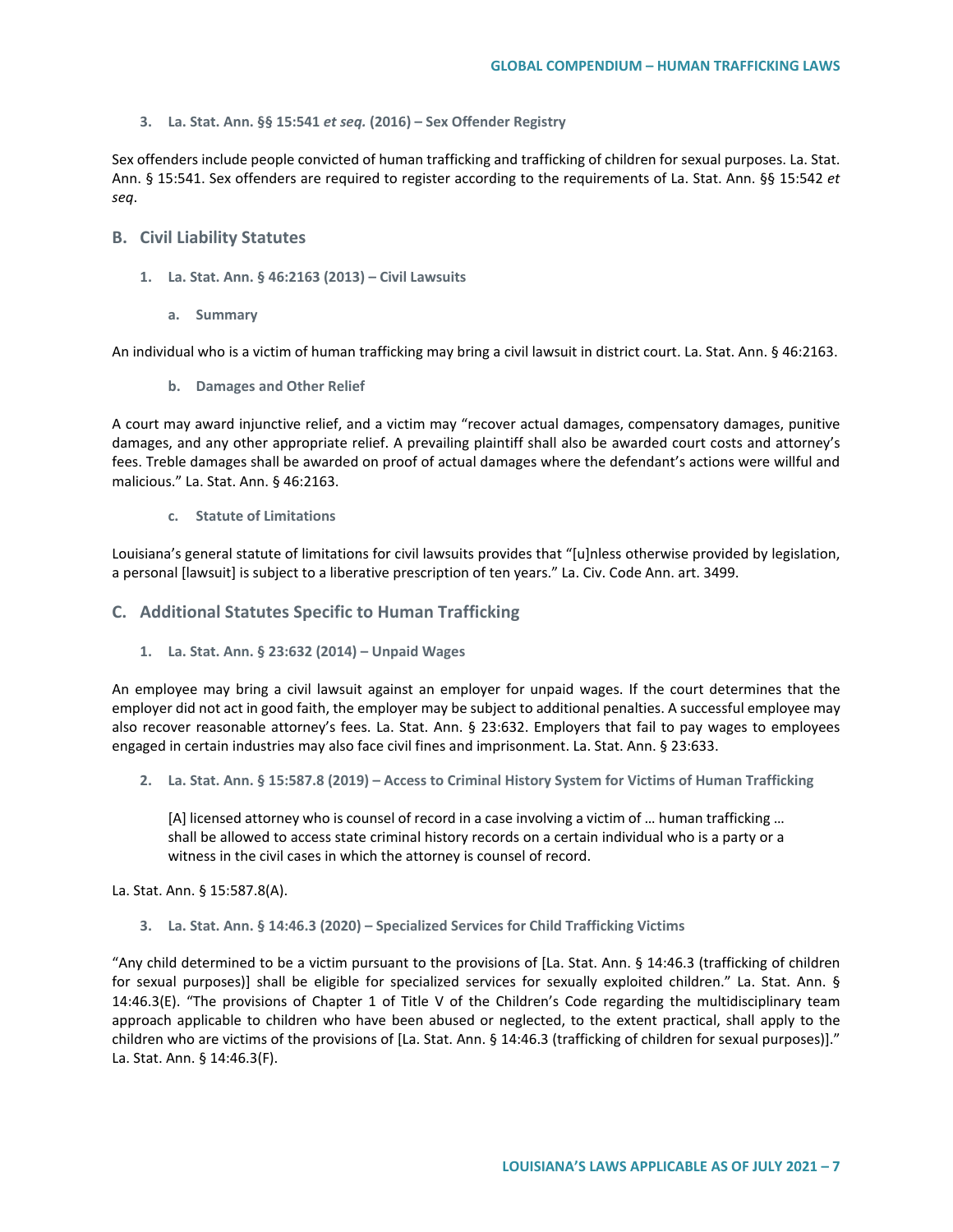**4. La. Stat. Ann. § 14:46.2 (2020) – Specialized Services for Trafficking Victims**

"Any person determined to be a victim pursuant to the provisions of [La. Stat. Ann. § 14:46.2(F) (that include commercial sexual activity or any sexual contact which constitutes a crime pursuant to the laws of this state)] shall be notified of any treatment or specialized services for sexually exploited persons to the extent that such services are available." La. Stat. Ann. § 14:46.2(F)(3).

**5. La. Stat. Ann. § 15:541.1 (2019) – Posters**

All of the following establishments shall be required to post information regarding the National Human Trafficking Resource Center hotline:

- (1) Every massage parlor, spa, or hotel that has been found to be a public nuisance for prostitution as set forth in [La. Stat. Ann. §] 13:4711.
- (2) Every strip club or other sexually-oriented business as set forth in [La. Stat. Ann. §] 37:3558(C).
- (3) (a) Every full-service fuel facility adjacent to an interstate highway.
	- (b) Every highway rest stop.
- (4) Every outpatient abortion facility as defined by [La. Stat. Ann. §] 40:2175.3.
- (5) (a) Every hotel as defined in [La. Stat. Ann. § 15:541.1(A)(5)]. Each hotel shall post the information in the same location where other employee notices required by state or federal law are posted.
	- \* \* \*
- (6) Every airport as defined in [La. Stat. Ann. §] 2:1 and by the Federal Aviation Administration, including private-use airports. Each airport shall post the information in the same location where other employee notices required by state or federal law are posted.
- (7) Every bus terminal or station or railroad passenger station, including terminals or stations that are privately owned or owned by the state or a local governing authority. Each bus station or terminal or railroad passenger station shall post the information in the same location where other employee notices required by state or federal law are posted.

La. Stat. Ann. § 15:541.1(A).

**6. La. Stat. Ann. § 23:1019.4 (2018) – Mandatory Reporting by Operators of Sexually Oriented Businesses**

If, at any time during the application process or subsequent hiring of an employee or independent contractor, an operator of a sexually oriented business believes that the potential employee, employee, or independent contractor may be a victim of human trafficking, he shall, as soon as possible, but within twenty-four hours, contact law enforcement or call the National Human Trafficking Resource Center Hotline to coordinate with local resources.

La. Stat. Ann. § 23:1019.4.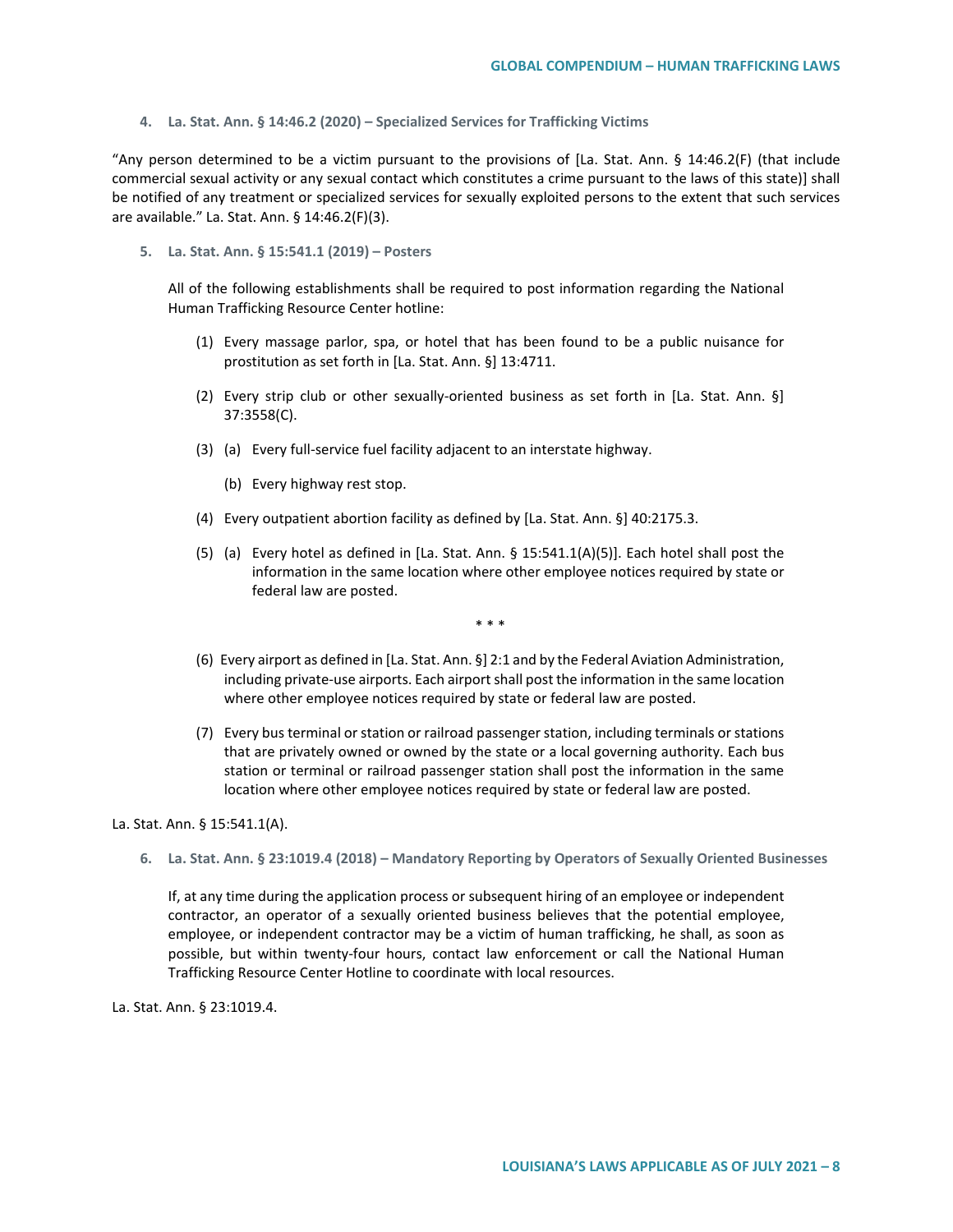**7. La. Stat. Ann. § 40:2175.7 (2019) – Mandatory Reporting by Outpatient Abortion Facilities and Training Requirements** 

Mandatory reporters must report to law enforcement if they have "cause to believe a minor or adult female who presents at an outpatient abortion facility is a victim of human trafficking [or] trafficking of children for sexual purposes …." La. Stat. Ann. § 40:2175.7(A)(1). Mandatory reporters must also certify "that they have participated in training on human trafficking awareness and prevention on an annual basis." La. Stat. Ann. § 40:2175.7(B)(1).

**8. La. Stat. Ann. § 40:2405.7 (2014) – Human Trafficking Training for Law Enforcement**

Louisiana requires "training for law enforcement agencies in addressing human trafficking." La. Stat. Ann. § 40:2405.7(A).

**9. La. Stat. Ann. § 37.3568 (2021) – Human Trafficking Training for the Louisiana Board of Massage Therapy**

The Louisiana Board of Massage Therapy must provide human trafficking "training opportunities for its board members, staff, and contract inspectors to help identify signs of human trafficking." La. Stat. Ann. § 37.3568(A). "The board shall also coordinate with law enforcement and other stakeholders to help identify and address any illicit activity related to human trafficking in the massage industry." La. Stat. Ann. § 37.3568(B).

**10. La. Stat. Ann. § 46:2161 (2021) – Human Trafficking Victims Services Plan for Children**

With respect to children found to be victims of human trafficking, the Department of Children and Family Services, in conjunction with the Louisiana Department of Health, shall develop a plan for the delivery of services to victims of human trafficking. Such plan shall include provisions for:

- (1) Identifying victims of human trafficking in Louisiana;
- (2) Assisting victims of human trafficking with applying for federal and state benefits and services to which they may be entitled;
- (3) Coordinating the delivery of health, mental health, housing, education, job training, child care, victims' compensation, legal, and other services to victims of human trafficking;
- (4) Preparing and disseminating educational and training programs and materials to increase awareness of human trafficking and services available to victims of human trafficking among local departments of social services, public and private agencies and service providers, and the public;
- (5) Referring child victims to the appropriate community-based services for victims of human trafficking; and
- (6) Assisting victims of human trafficking with family reunification or return to their place of origin, if the victims so desire.

La. Stat. Ann. § 46:2161(A).

In 2021, the Louisiana legislature added a requirement that:

[e]ach statewide and local law enforcement entity that investigates cases of human trafficking or related sexual offenses and that provides services to victims pursuant to the provisions of this Section shall submit to the governor's office of human trafficking prevention and to the Department of Children and Family Services an annual report on their operations including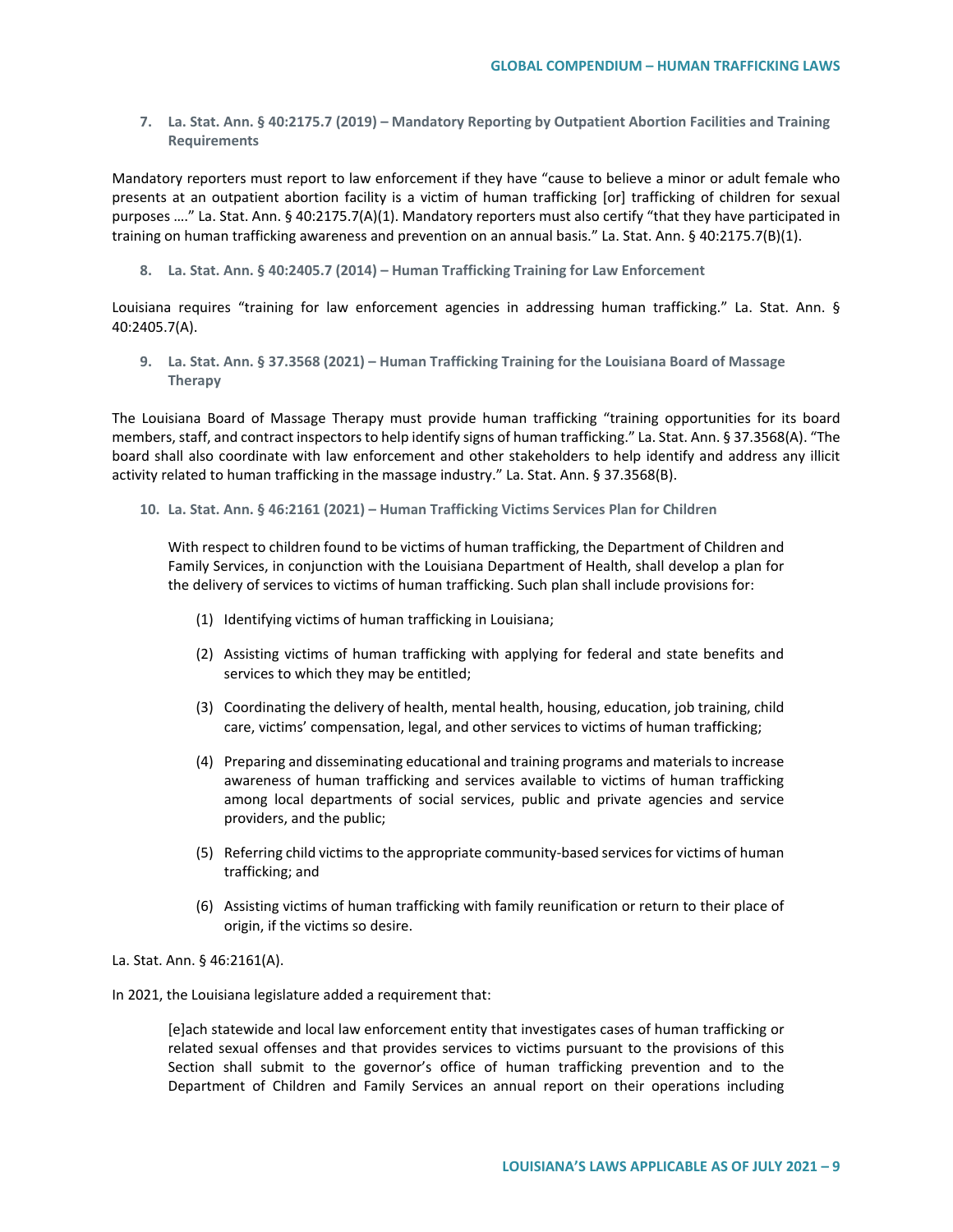information on type of investigation, outcome of the investigation, and any services offered to victims, and demographic information related to the case and services offered.

La. Stat. Ann. § 46:2161(C)(2).

Each private entity that provides services to victims pursuant to the provisions of this Section shall submit to the governor's office of human trafficking prevention and to the Department of Children and Family Services an annual report on their operations including information on the services offered, geographic areas served, the number of persons served, and individual status updates on each person served. This information shall not include the name, address, or other identifying information of the person served. The governor's office of human trafficking prevention shall compile the data from all of the reports submitted pursuant to the provisions of this Subsection and shall provide this information to the legislature on or before the first day of February each year.

#### La. Stat. Ann. § 46:2161(C)(1).

**11. La. Stat. Ann. § 46:2161.1 (2021) – Human Trafficking Victims Services Plan for Adults**

With respect to any person referred to the Department of Children and Family Services who is eighteen years of age or older and who is found to be a victim of human trafficking in which the trafficking activity included commercial sexual activity or any sexual conduct constituting a crime under the laws of this state, the department shall refer the person to the appropriate department, agency, or entity to provide the person with the following:

- (1) Assistance in applying for federal and state benefits and services to which the victim may be entitled;
- (2) Coordination of the delivery of health care, mental health care, housing, education, job training, child care, victims' compensation, legal, and other services available to victims of human or sex trafficking;
- (3) Referral to the appropriate community-based services to the extent that such services are available; and
- (4) Assistance with family reunification or returning to the victim's place of origin, if the victim so desires.

La. Stat. Ann. § 46:2161.1(A).

Each statewide and local law enforcement entity that investigates cases of human trafficking or related sexual offenses and that provides services to victims pursuant to the provisions of this Section shall submit to the governor's office of human trafficking prevention and to the Department of Children and Family Services an annual report on their operations including information on the type of investigation, outcome of the investigation, and any services offered to victims, and demographic information related to the case and services offered.

La. Stat. Ann. § 46:2161.1(C)(2).

Each private entity that provides services to victims pursuant to the provisions of this Section shall submit to the governor's office of human trafficking prevention and to the Department of Children and Family Services an annual report on their operations including information on the services offered, training or certifications received specific to human trafficking, geographic areas served, the number of persons served, and individual status updates on each person served. This information shall not include the name, address, or other identifying information of the person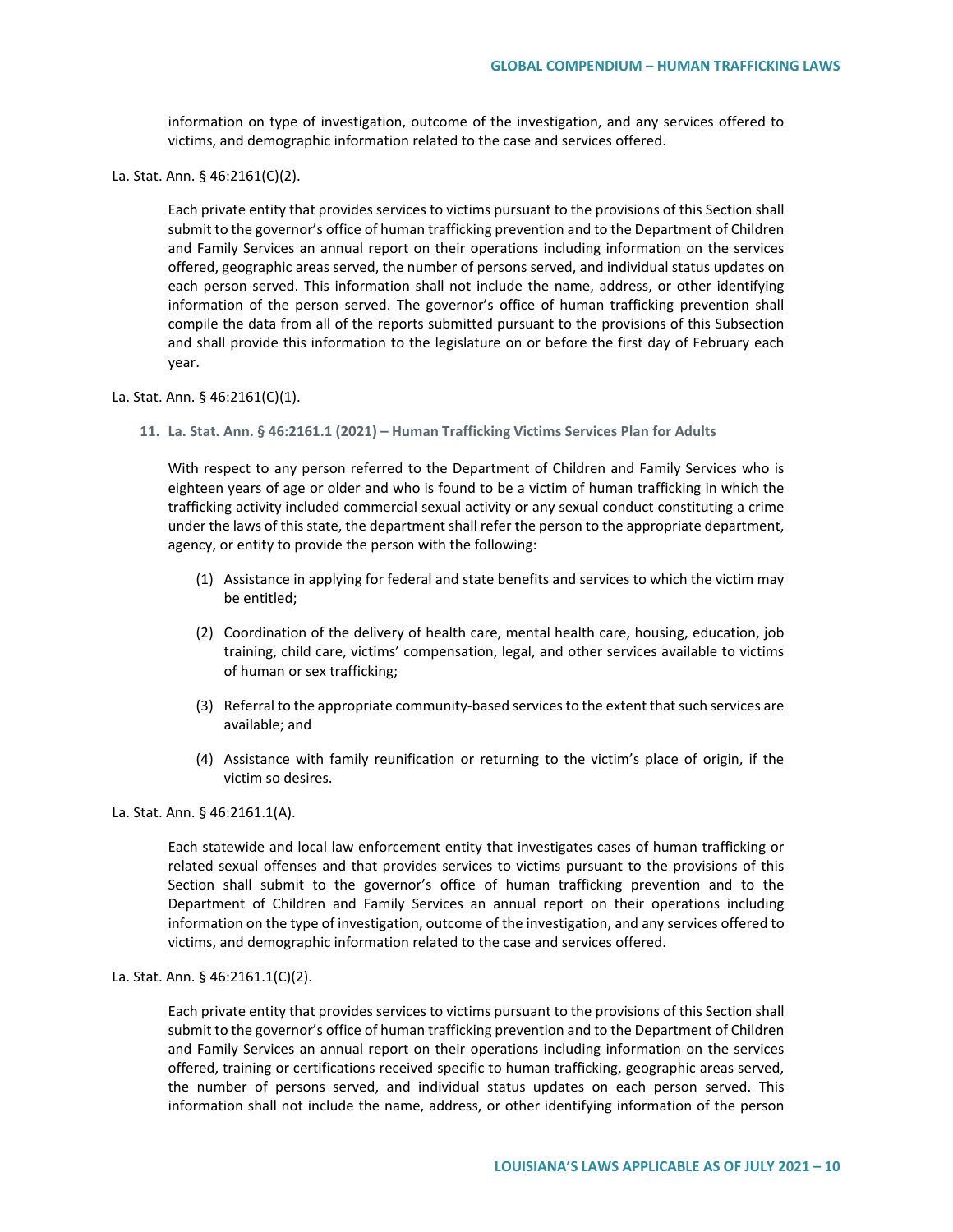served. The governor's office of human trafficking prevention shall compile the data from all of the reports submitted pursuant to the provisions of this Subsection and shall provide this information to the legislature on or before the first day of February each year.

La. Stat. Ann. § 46:2161.1(C)(1).

**12. La. Stat. Ann. § 46:2162 (2013) – Assistance to Victims of Human Trafficking**

As soon as practicable after the initial encounter with a person who reasonably appears to a law enforcement agency, a district attorney's office, or the office of the [Louisiana] attorney general to be a victim of human trafficking, such agency or office shall:

- (1) Notify the Crime Victims Services Bureau of the Department of Public Safety and Corrections that such person may be eligible for services under this Chapter.
- (2) Make a preliminary assessment of whether such victim or possible victim of human trafficking appears to meet the criteria for certification as a victim of a severe form of trafficking as defined in the federal Trafficking Victims Protection Act (22 U.S.C. 7101 *et seq.*) or appears to be otherwise eligible for any federal, state, or local benefits and services.

La. Stat. Ann. § 46:2162(A).

This section also requires law enforcement to assist with certain immigration documents.

- (1) After the agency or office makes a preliminary assessment pursuant to Paragraph (A)(2) of this Section that a victim or possible victim of human trafficking appears to meet the criteria for certification as a victim of a severe form of trafficking as defined in the federal Trafficking Victims Protection Act, and upon the request of such victim, the agency or office shall provide the victim or possible victim of human trafficking with a completed and executed United States Citizenship and Immigration Services (USCIS) Form I-914, Supplement B, Declaration of Law Enforcement Officer for Victim of Human Trafficking in Persons, or a USCIS Form I-918, Supplement B, U Nonimmigrant Status Certification, or both. These forms shall be completed by the certifying officer in accordance with the forms' instructions and applicable rules and regulations.
- (2) The victim or possible victim of human trafficking may choose which form to have the certifying officer complete.

#### La. Stat. Ann. § 46:2162(B).

**13. La. Stat. Ann. §§ 46:2165** *et seq***. (2017) – Louisiana Human Trafficking Prevention Commission**

"The Louisiana Human Trafficking Prevention Commission is established within the office of the governor and placed within the office of human trafficking prevention." La. Stat. Ann. § 46:2165(A).

The commission shall do the following:

- (1) Assist state and local leaders in developing and coordinating human trafficking prevention programs.
- (2) Conduct a continuing comprehensive review of all existing public and private human trafficking victim assistance programs to identify gaps in prevention and intervention services.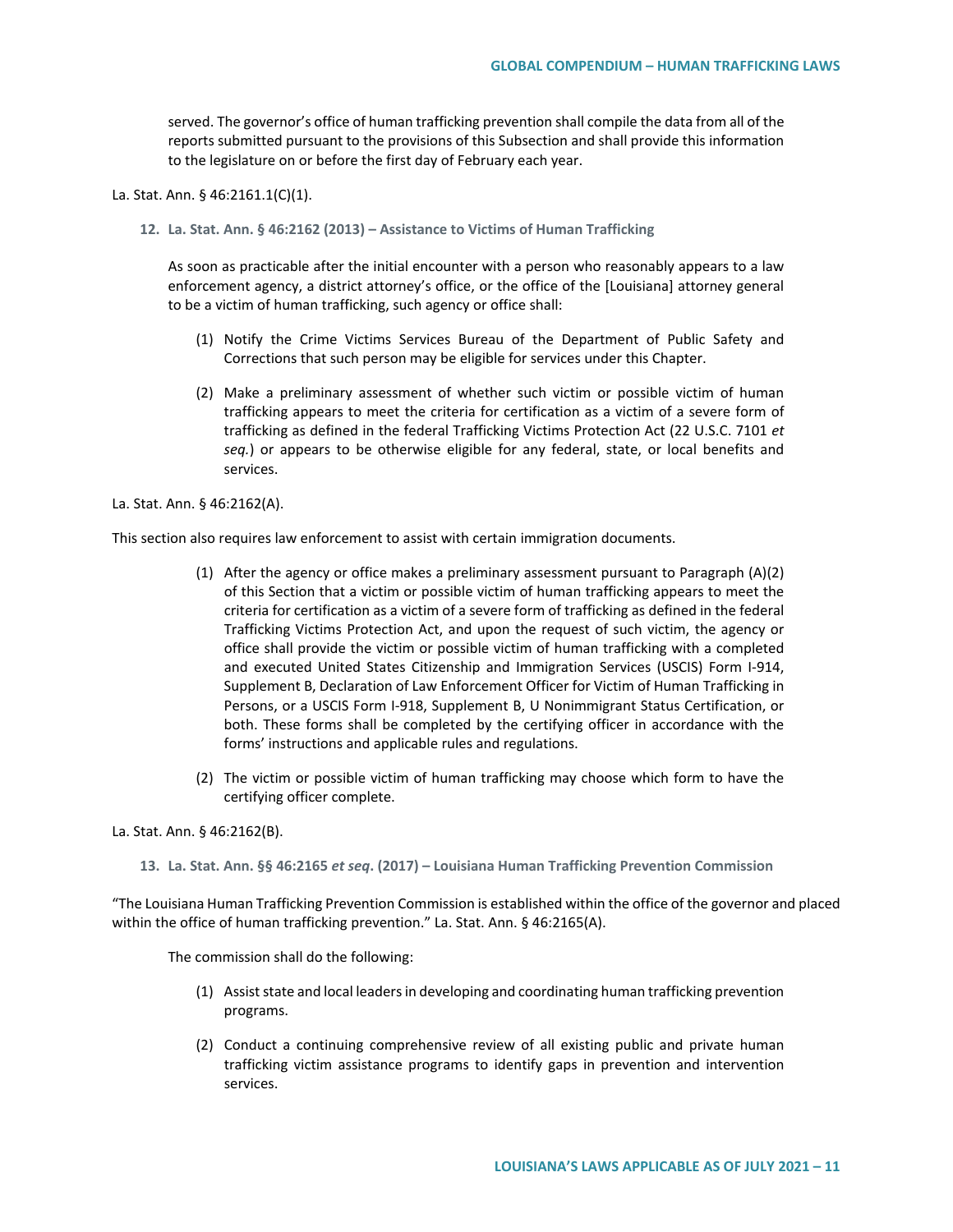- (3) Increase coordination among public and private programs to strengthen prevention and intervention services.
- (4) Make recommendations with respect to human trafficking prevention and intervention.
- (5) Develop a state needs assessment and a comprehensive and integrated service delivery approach that meets the needs of all human trafficking victims.
- (6) Establish a method to transition human trafficking victim assistance service providers toward evidence-based national best practices focusing on outreach and prevention.
- (7) Develop a plan that ensures that Louisiana laws on human trafficking are properly implemented and provide training to law enforcement, the judiciary, and service providers.
- (8) Review the statutory response to human trafficking, analyze the impact and effectiveness of strategies contained in Louisiana law, and make recommendations on legislation to further anti-trafficking efforts.
- (9) Develop mechanisms to promote public awareness of human trafficking, including promotion of the national twenty-four-hour toll-free hotline telephone service on human trafficking.
- (10) Promote training courses and other educational materials for use by persons required to undergo training on the handling of, and response procedures for, suspected human trafficking activities.
- (11) Develop a framework to collect and integrate data and measure program outcomes.
- (12) Receive reports and recommendations from the Human Trafficking Prevention Commission Advisory Board.
- (13) Do all other things reasonably necessary to accomplish the purposes for which the commission is created.
- La. Stat. Ann. § 46:2165(B).

# **D. Significant Cases**

**1.** *State v. Sims***, 195 So. 3d 441 (La. 2016)** 

A defendant charged with trafficking of children for sexual purposes challenged the constitutionality of La. Stat. Ann. § 14:46.3(C)(2), which provides that a defendant's lack of knowledge of the age of the victim shall not be a defense to charges for trafficking of children for sexual purposes under La. Stat. Ann. § 14:46.3. The defendant asserted that the statute was facially contradictory, vague, ambiguous, and indefinite so as to deny her due process and to violate her right to be informed of the nature and cause of the charges against her. The defendant argued that the statute criminalized the knowing trafficking of juveniles for sexual purposes while simultaneously precluding a defendant from asserting lack of knowledge of the victim's age as a defense. The trial court agreed, declared La. Stat. Ann. § 14:46.3 unconstitutional, and granted the defendant's motion to quash. *State v. Sims*, 195 So. 3d 441, 442, 443 (La. 2016).

On direct review, the Supreme Court of Louisiana reversed and held that La. Stat. Ann. § 14:46.3 was not unconstitutional. The court explained that deviation from the general preference for a *mens rea* requirement is not unusual in the realm of offenses involving juveniles, particularly where the underlying conduct would be illegal even if the strict liability element were eliminated. Addressing the defendant's textual arguments, the court first explained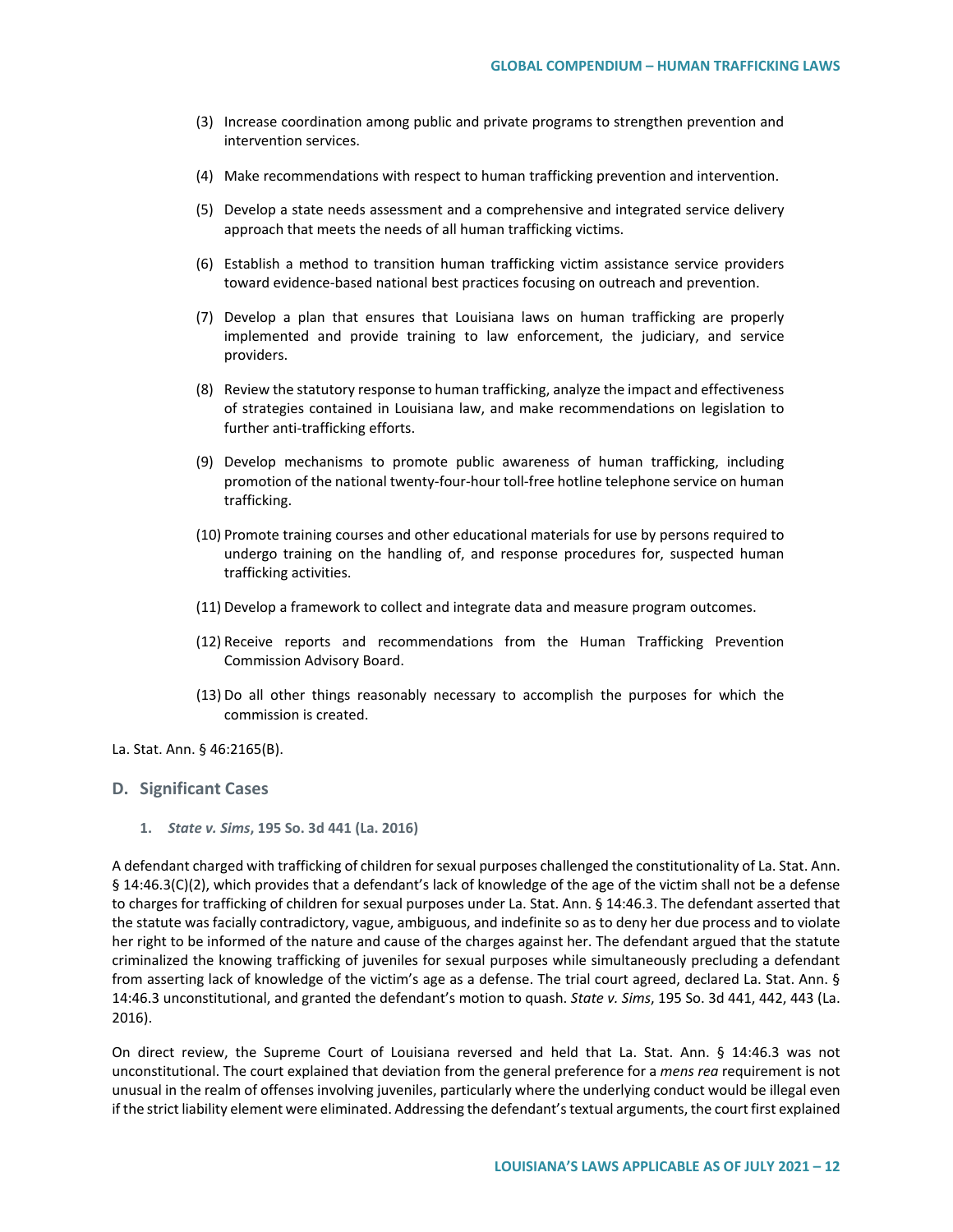that the statute is not contradictory, vague, ambiguous, or indefinite, because subsection (C)(2) clearly modifies the term "knowingly" in subsection (A)(1). In addition, the word "knowingly" in subsection (A)(1) is an adverb, and common usage makes clear that an adverb modifies the verbs that come after it—in this case, "recruit, harbor, transport, provide, sell, purchase, receive, isolate, entice, obtain, or maintain the use of a person ...." The term "knowingly" in subsection (A)(1) does not also modify the dependent clause "under the age of eighteen years of age" that comes after, and modifies, the noun "person." The court also noted that its interpretation was in accord with federal appellate court interpretations of 18 U.S.C. § 2423, a statute that criminalizes the transportation of minors across state lines for the purpose of engaging in prostitution or any sexual activity for which any person can be charged with a criminal offense. *Id.* at 445- 448.

### **2.** *State in Interest of M.J.***, 160 So. 3d 1040 (La. Ct. App. 2015)**

A juvenile defendant appealed a delinquency adjudication for prostitution by solicitation in violation of La. Stat. Ann. § 14:82(A)(2) arguing that, pursuant to La. Stat. Ann. Ch. C. art. 804(3), the state had the burden to prove that the defendant was not a victim of sex trafficking at the time of the alleged violation of La. Stat. Ann. § 14:82.

The Court of Appeals held that the safe harbor for victims of sex trafficking is a defense that the defendant must present. The Court stated:

[N]either law enforcement nor the district attorney's office are required to determine whether a juvenile arrested and charged with a violation of [La. Stat. Ann. §] 14:82 was a victim of sex trafficking at the time of the alleged offense. Furthermore, there is no statutory burden of proof on the State to establish that a juvenile was not a victim of sex trafficking in order to prove that a juvenile committed a delinquent act by violating [La. Stat. Ann. §] 14:82. If, however, there is evidence introduced during the delinquency proceeding tending to prove by a preponderance of the evidence that the juvenile was a victim of sex trafficking at the time of the alleged act of prostitution, then a violation of [La. Stat. Ann. §] 14:82 by that juvenile would not constitute a delinquent act pursuant to [La. Child. Code Ann.] art. 804(3); because a juvenile shall not be prosecuted or adjudicated delinquent for an unlawful act committed as a direct result of being trafficked pursuant to [La. Stat. Ann. §] 14:46.3.

*State in Interest of M.J.*, 160 So. 3d 1040, 1053 (La. Ct. App. 2015).

**3.** *Zuniga v. Masse Contracting, Inc.***, 290 F. Supp. 3d 581 (E.D. La. 2017)** 

Plaintiffs brought a private civil lawsuit under the Louisiana Victims of Human Trafficking Act (**LVHTA**), alleging that they were solicited to come to the United States under a legal work visa program to work as welders, but after paying for the visa and arriving in the United States, they were trafficked to another company to work as general laborers. Defendants moved to dismiss the claims under the LVHTA, arguing that the plaintiffs failed to state a claim because they did not allege that they were recruited under "fraud, force, or coercion" as the statute requires. *Zuniga v. Masse Contracting, Inc.*, 290 F. Supp. 3d 581, 588 (E.D. La. 2017). The court held that the plaintiffs failed to state a claim under the LVHTA. The court reasoned:

Plaintiffs contend that they were solicited to the United States under a legal work visa program to work as welders. Although Plaintiffs allege that upon their arrival they worked as general laborers, solicitation under false pretenses does not rise to the level of "fraud, force, or coercion" as defined in the LVHTA.

*Id.* at 589.

# **E. Academic Research/Papers**

Laura T. Murphy, *Labor and Sex Trafficking Among Homeless Youth—A Ten-City Study*, Loyola University New Orleans and Modern Slavery Research Project (2016), available at: